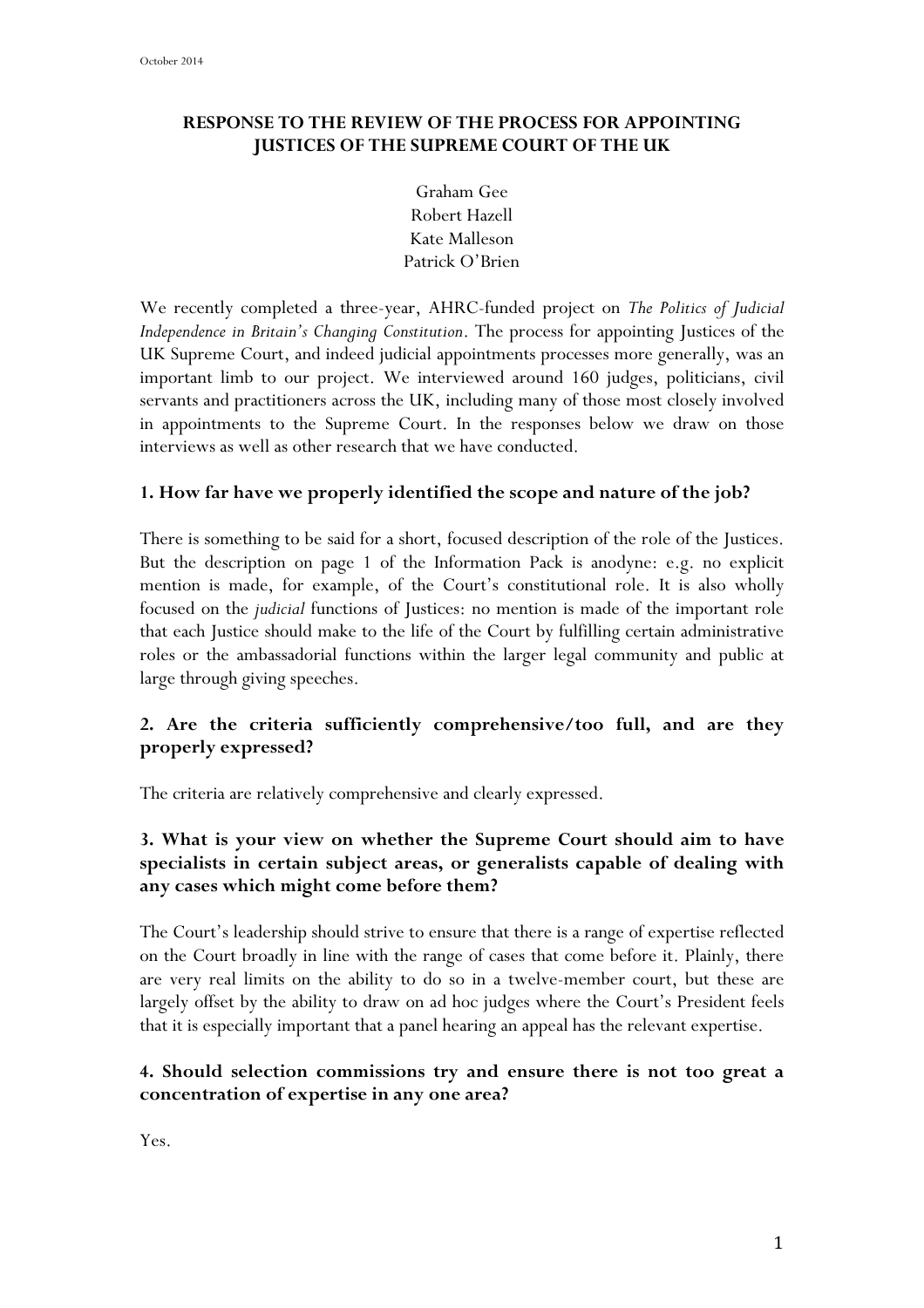# **5. Should there be a Justice with specific knowledge of Wales and the law of Wales?**

We strongly believe that over time a convention will develop that at least one of the Justices must have specific knowledge of Wales and the law of Wales if and when Wales develops into a more formally separate jurisdiction. The emerging devolution case law from Wales suggests that there may be a steady stream of cases before the Court with a distinctively Welsh dimension. But it is less clear to us whether this is <u>immediately</u> necessary given that Wales is still quite some distance away from being a more formally separate jurisdiction and especially given that the President can draw on ad hoc judges in any given panel (such as when Lord Thomas sat on the Agricultural Sector (Wales) Bill reference). As we see it, the devolution cases from Wales to date raised questions of institutional competence that should be within the skill-set of any Justices rather than much if any requirement for specific knowledge of the law of Wales.

In sum, even though we recognize that there are problems associated with the use of ad hoc judges, the Court should continue with its current practice of drawing on judges with knowledge of Wales as and when required. However, we would encourage the Court's leadership to keep this issue under close and careful review.

\*\*\* See our unrelated note at the end of this document about ad hoc judges\*\*\*

## **6. Should a selection commission try and define merit/set out the components of merit it needs to consider?**

Each selection commission's deliberations should focus on the selection criteria, with these criteria an expression of merit.

## **7. How does a selection commission ensure applications from the widest range of eligible candidates, for example, should there be a more proactive outreach/encouragement/mentoring/arranging of observation days at the Court?**

As an ad hoc body, there is a limited amount that each commission can do in terms of outreach work. However, there is good evidence to suggest that under the pre-2005 process the use of a 'tap on the under-represented shoulder' by the Lord Chancellor was very important in encouraging candidates with non-traditional careers or backgrounds to put themselves forward. Now that the Lord Chancellor has such a limited role in the process, it falls to the members of the ad hoc commissions and the Justices to fulfill the role of actively seeking out highly qualified candidates from non-traditional careers and backgrounds and encouraging them to apply.

During confidential interviews, some commission members, judges and Justices indicated to us that they were concerned that such approaches were no longer appropriate in the more formalised appointments system. This misconception must be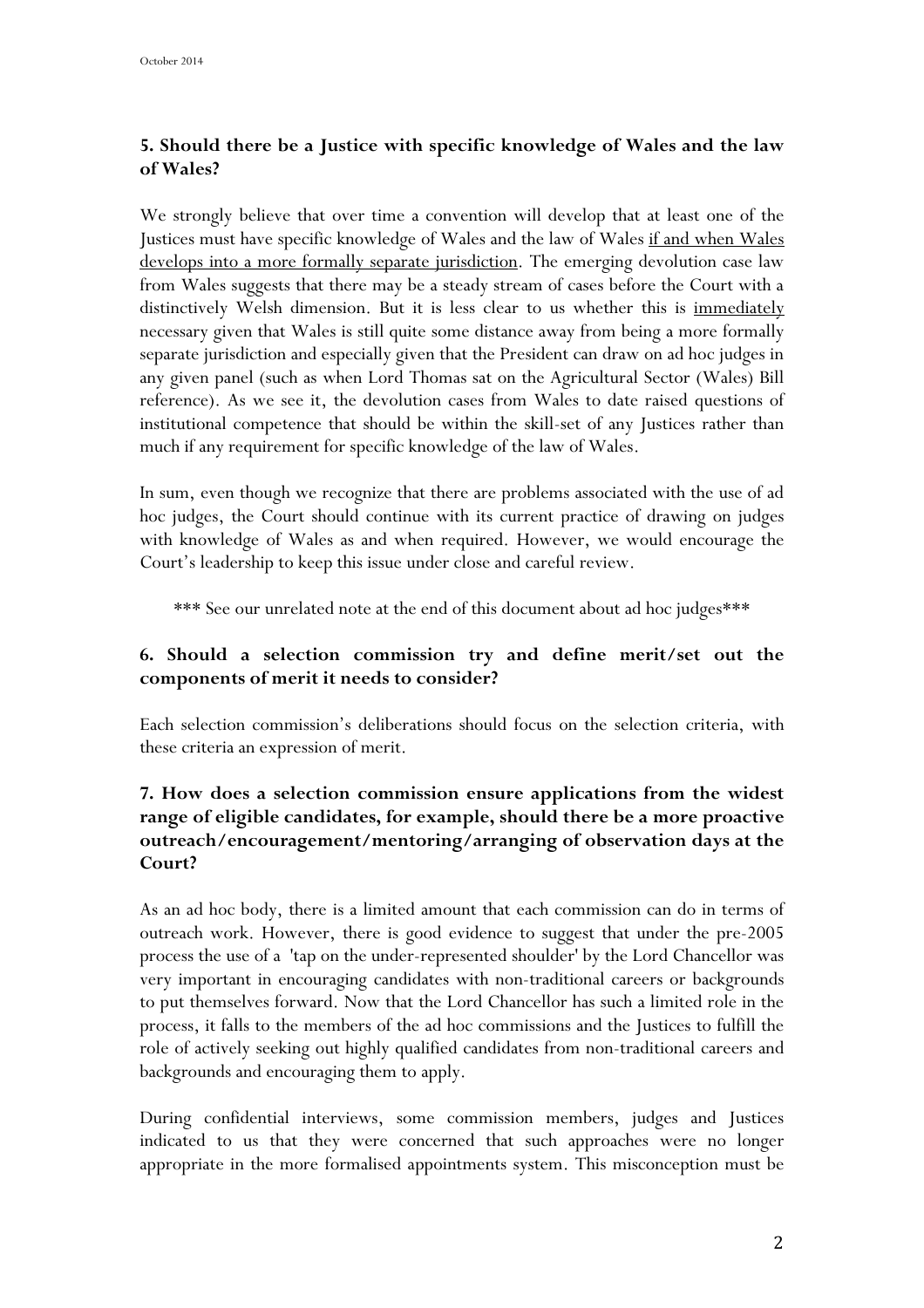actively countered by the commission (and, in particular, the Court's leadership has a vital role on this front). Given that candidates from traditional backgrounds are still being informally encouraged to apply by colleagues and friends in the judiciary and the legal profession it is vital that efforts are made to extend this encouragement to a wider candidate pool.

## **8. Is there anything in the advertisements or other written material that needs revising?**

No.

#### **9. Should each selection commission routinely have refresher training on best practice, especially in relation to diversity?**

Yes. The Secretary to the selection commission (a role performed to date by the Court's Chief Executive) has a crucial role in promoting best practice. It would seem sensible for the Secretary to brief commission members on best practice at the start of each selection round, and in particular on the options available to the commission where two or more candidates are of equal merit.

Under para 9 of Schedule 13 of the Crime and Courts Act 2013, it is now clear that selection commissions are able to prefer one candidate over the other for the purpose of increasing diversity within the group of persons who are Justices of the Court. In other words, a commission can apply what is often called a 'tipping point' or 'tie-break' policy. Deciding how and when to apply such a policy requires thought (e.g. should it only apply at the point that commissions make their recommendation or should it also apply at short-listing?). We would encourage the secretary to brief commissions that they are able to apply such a policy and encourage them to give thought before the start of a selection round as to when and how they might apply it.

We recognise that, within the broad statutory framework, each commission is free to devise its own approach to making its recommendation within the limits imposed by the relevant statutes. It thus follows that each commission could adopt its own approach to equal merit: e.g. one year one commission could decide not to apply any tipping point, but in the next year a commission could decide to apply it at both short0listing and interview). However, this is an area where transparency and consultation are important: we would encourage the Court to consult on the content and application of an equal merit policy. The Court should then devise some guidance for commissions on how and when to apply the equal merit policy. This guidance should be published on the Court's website and a summary of it included in the Information Pack.

## **10. What more can a selection commission do to encourage proper evidence based comments?**

It is not clear to us whether this question is directed to comments by members of the selection commissions or ones made by statutory consultees. Either way, we echo our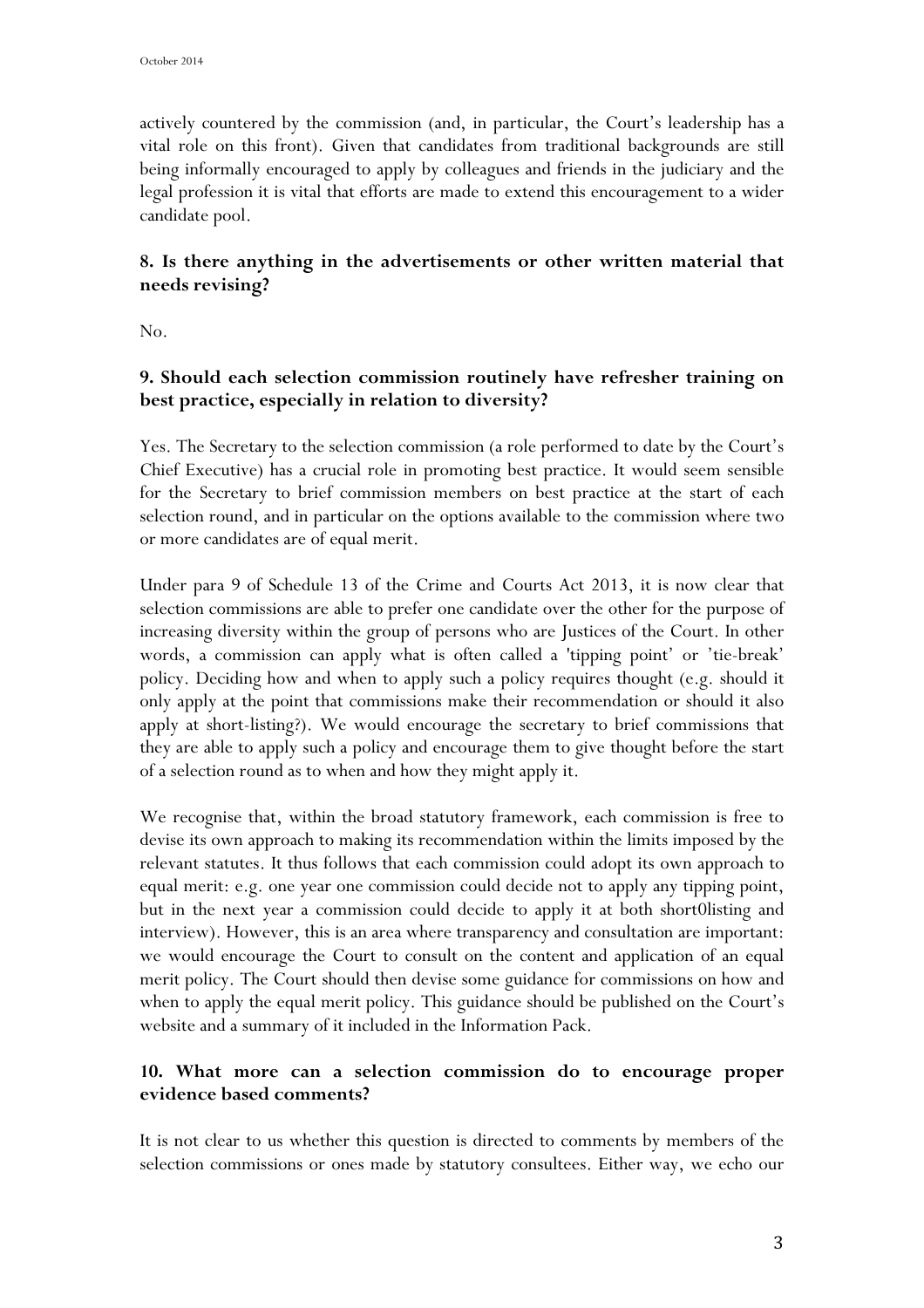answer to question 9: the Secretary to each commission has a key role to play in promoting best practice. This encompasses briefing commission members on the sort of comments are appropriately evidence-based and those that are not. The Secretary should take particular care to brief the chair of the commission (usually but not always the President) about this, offering advice to the chair on how to handle situations where comments are made that are not evidence-based.

Similarly, in the letter seeking views from the statutory consultees, the Secretary should explain that comments must be evidence-based. From time to time, it may be appropriate at the end of a selection round for the Secretary to advise statutory consultees where a selection commission felt that the comments were not evidencebased. In this, the Secretary's role in promoting best practice can be seen to extend to educating statutory consultees on what sort of comments are appropriate.

#### **11. In addition to statutory consultees, are there other a selection commission should routinely consult?**

An argument could be made that a selection commission should consult with the main professional bodies, but this risks giving too much weight to the views about individual candidates of the officeholders in those bodies, with absolutely no guarantee that their views were shared more widely by the membership of those bodies. A better approach would be for the Court's leadership (President, Deputy and Chief Executive) to make concerted effort to seek views from the professional bodies about the skills, expertise, experiences and perspectives that are lacking on the Court.

## **12. Is there an alternative to a selection commission interviewing shortlisted candidates? If not, should there be more than one interview?**

Interviews should form an important part of each selection round. There is no need to require multiple interviews in every round. That said, there might be occasions where it is appropriate to have more than one interview. A selection commission should consider itself as having discretion to require more than one interview, although plainly factors such as the need to avoid delay must be kept in mind.

## **13. Should there be a written test? If so, what should it comprise?**

No. A written test is unlikely to identify the sort of skills and expertise required in a Supreme Court Justice.

## **14. Should selection commissions continue to ask shortlisted candidates to make a presentation at the outset of their interviews? If yes, what kind of presentation might provide the best evidence?**

Yes: requiring a candidate to make a presentation on some topic exploring the role of law in the real world or the challenges facing the judiciary in a diverse and changing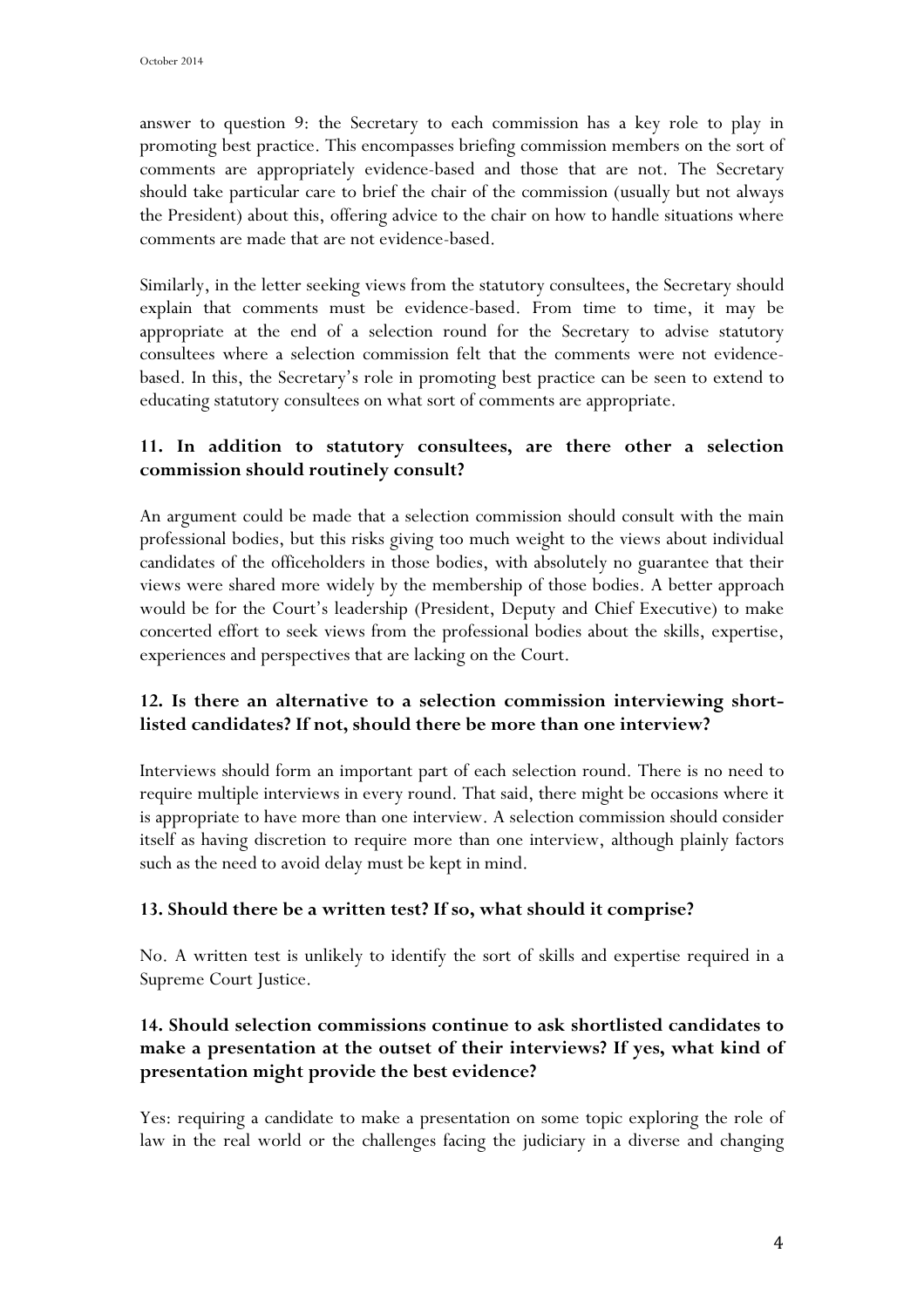world provides a good opportunity to test 'social awareness and understanding of the contemporary world' (i.e. one of the qualities listed on p4 of the Information Pack).

## **15. Should a selection commission ask for references? What alternatives might there be, particularly for applicants who are not serving Judges?**

Yes: references are an important part of most recruitment processes and can be useful evidence for a selection commission to consider. Applicants who are not serving judges should still be asked to provide references. Whilst there would be an expectation that at least one reference was from a senior judge familiar with their work (e.g. the candidate's legal practice if a practitioner or legal writings if a legal academic), others could provide a reference (e.g. leading members of the legal profession or expert legal academics).

## **16. Insofar as you have not already dealt with it, what views do you have on how selection commissions might achieve greater diversity in appointments to the Supreme Court?**

Selection commissions must be appropriately gendered balanced. It is entirely unacceptable for a commission to consist solely of men, as was the case in 2011 for the commission that recommended the appointment of Lords Carnworth and Reed. It is equally unacceptable that so few women have sat on selection commissions. Since 2009, there have been only five commissions convened to make recommendations to appoint new Justices to the Court. Only 6 of the 26 on those four commissions were women. There was also only one women on the commission that selected Baroness Hale from amongst the serving Justices to replace Lord Hope as Deputy President. No commission has had more than one woman on it since 2009, and only one has had a majority of women on it (i.e. the commission in 2009 that recommended Lord Dyson's appointment).

There should be a convention that there must be at least two women on each selection commission. We strongly encourage the Court's leadership to make public statements articulating that such a convention must develop.

#### **17. To what extent should a selection commission be looking to appoint outside the senior judiciary? If you believe they should, then what specific categories of people do you think would be most appropriate?**

Every selection commission should welcome, actively encourage and give serious consideration to applications from suitably qualified candidates from outside the senior judiciary such as eminent and senior solicitors and barristers and senior academics who are leaders in their field.

## **18. Are there any special points you would want to make in relation to the appointment of the President and Deputy President?**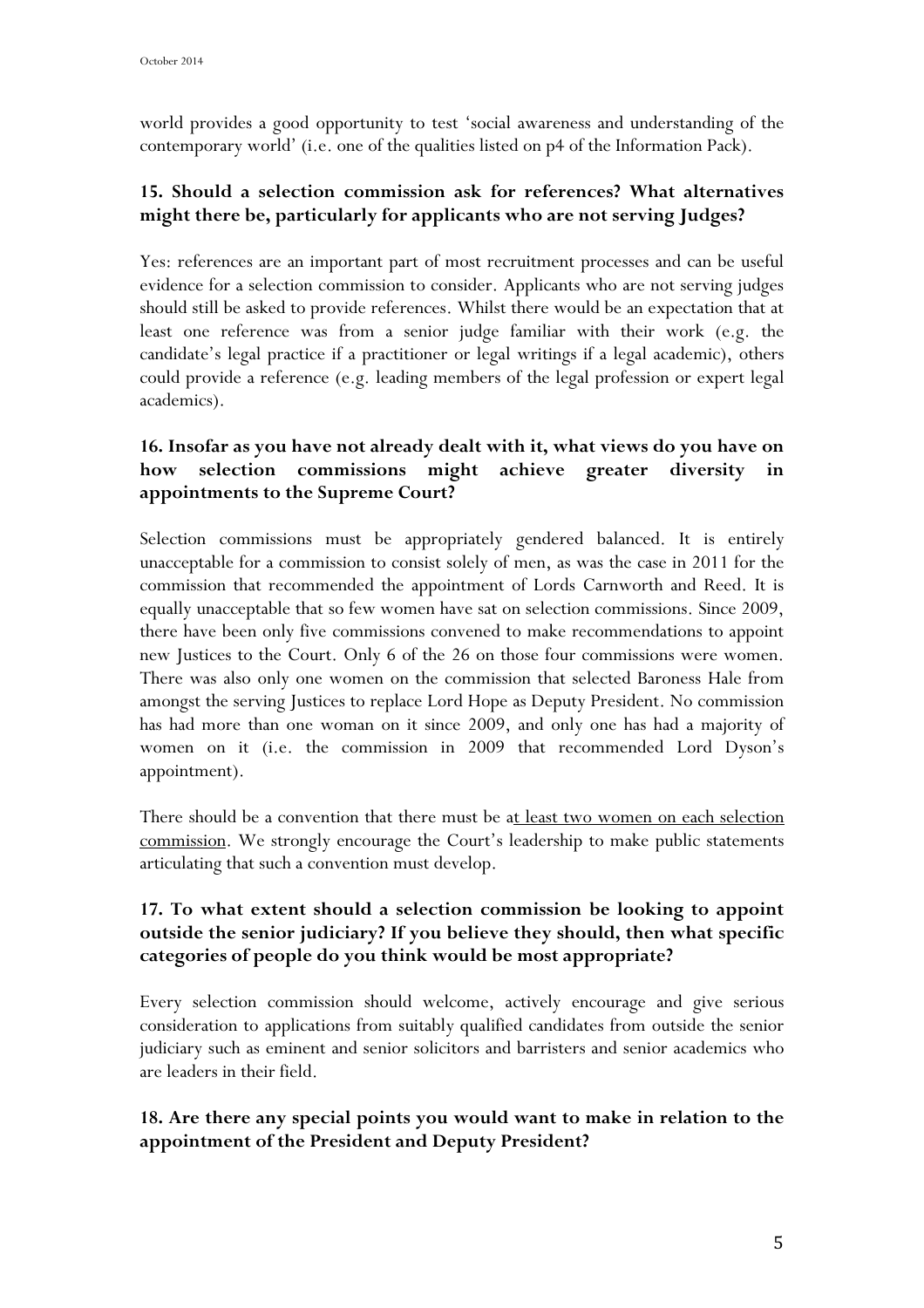The job description should emphasise the need for high-level leadership skills including (small 'p') political judgment, diplomatic skills and a willingness to engage with the political branches (e.g. by giving evidence to parliamentary select committees).

#### **19. Are there other matters on which you would like to comment?**

We recognize that this review is primarily concerned with the process by which the commissions make recommendations to the Lord Chancellor. We would nevertheless like to take this opportunity to encourage the Court's leadership to reflect on the process more generally, and the following points in particular:

## **(A) Democratic Accountability**

- The process for appointing Justices to the Supreme Court is much more transparent than the pre-Constitutional Reform Act regime: e.g. there is now a much more formal selection process with clear selection criteria. But there is also now a serious accountability deficit in the appointment process.
- The Lord Chancellor's power to reject or request reconsideration of the recommendations made by the selection commissions has not been used. Comments from senior judges come close to suggesting that the power might be unusable (e.g. when Lord Phillips, as President, suggested that the Lord Chancellor's use of the power might signal that the commission was recommending for appointment 'a judge in whom the government had no confidence'. It is difficult to imagine the basis on which the Lord Chancellor might make such a claim of someone who would, in all likelihood already be a very senior serving judge. What this means, then, is that the stakes have been raised so high that the Lord Chancellor's power may have become unusable other than in wholly exceptional circumstances. If this turns out to be so, these commissions will become de facto appointing bodies, with the Lord Chancellor offering a veneer of accountability, but little in reality.
- We are concerned that there should be greater political involvement in the appointment of senior judges such as Justices of the Supreme Court. Political involvement serves multiple purposes, including:

- injecting an essential democratic nexus into the process of appointing top judges who, as most today recognize, perform an important policy function;

- creating scope for political leadership on the diversity agenda, which as the experience of other countries suggests (e.g. the US and Canada) is often a critical ingredient for making fast and visible process on judicial diversity;

- ensuring that politicians retain a stake and appreciate the importance of an independent judiciary.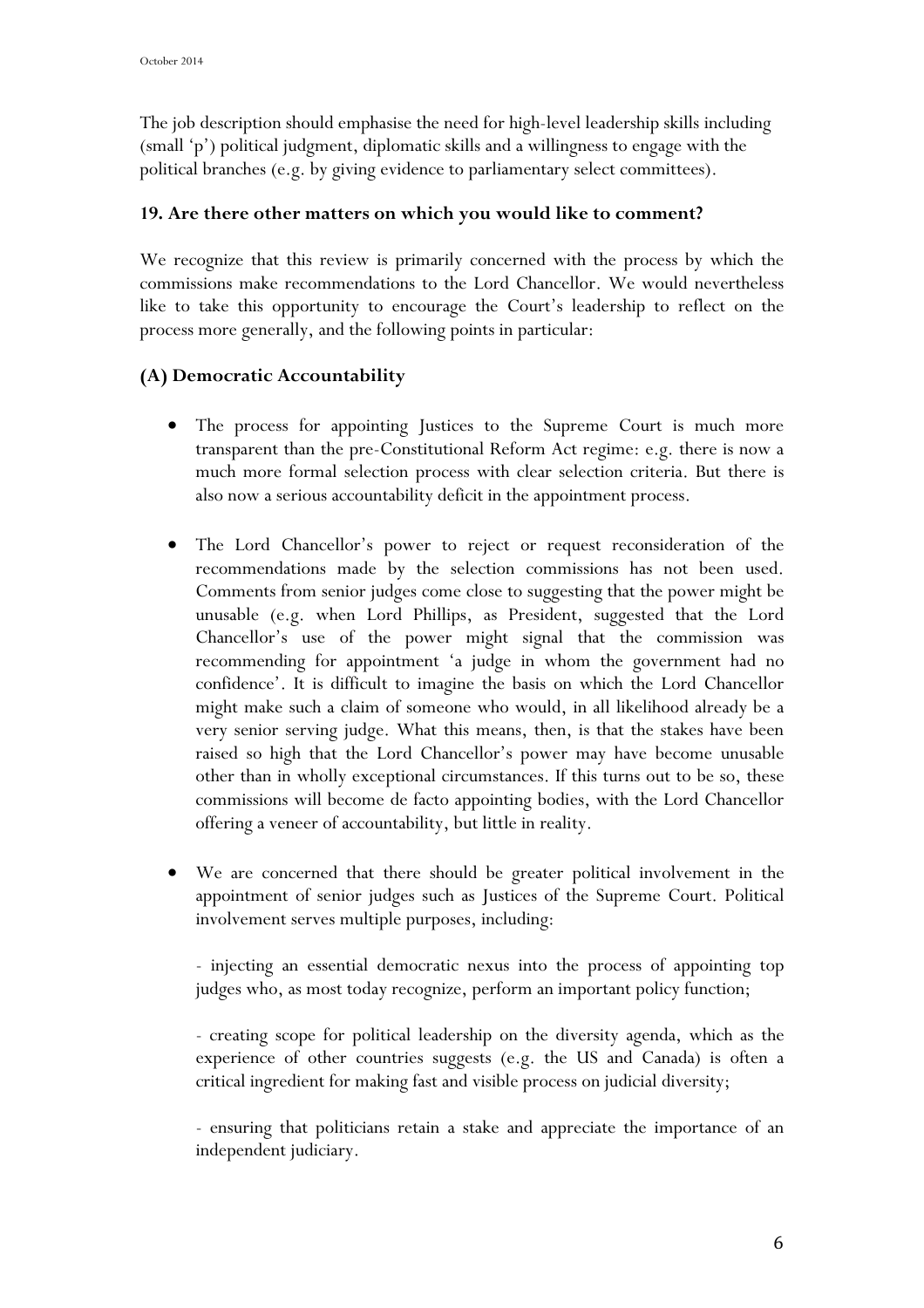- There are a number of ways of enhancing political involvement in the process of appointing Supreme Court Justices, including:
	- (a) the selection commissions could present the Lord Chancellor with a shortlist of three names from which to appoint;
	- (b) some form of parliamentary hearing, which could be either pre- or postappointment; and
	- (c) an expanded selection commission that includes politicians (e.g. the chairs of the House of Commons Justice Committee and the House of Lords Constitution Committee).

We acknowledge that there is only limited support for these suggestions within the political class, let alone amongst senior judges. However, to paraphrase Sir Thomas Legg, we believe that political involvement 'will not bring the [Supreme Court] into the political arena any more than it will be anyway, and may help to keep it out' (2004 Legal Studies, 45 at 46). It is also our view that experience in jurisdictions such as Canada suggests that over time public and political interest in options such as these will grow and the Court must be prepared to consider them.

- We acknowledge that the selection process is today more inclusive than the pre-2005 regime, not only via the involvement of lay people but also the statutory consultation requirements. However, we are very keen to stress that the process remains a closed shop. By our count, there have been six commissions since 2009 that have made ten recommendations (i.e. recommending nine individuals for appointment to the Court and one selection from among the serving Justices to fill a vacancy of Deputy President). Only ten different people have sat on those commissions. We believe that this is another reason why serious consideration should be given to expanding the size of the selection commissions.
- We also strongly encourage the JAC, JABS and NIJAC not simply to nominate their chairs to sit on the commissions. The chairs of the JAC and JABS (Christopher Stephens and Sir Muir Russell) have sat on the last 4 and 5 commissions respectively. We would encourage the various appointments bodies in the UK to adopt a practice of rotating the people who are nominated to sit on the ad hoc selection commissions for the Court.